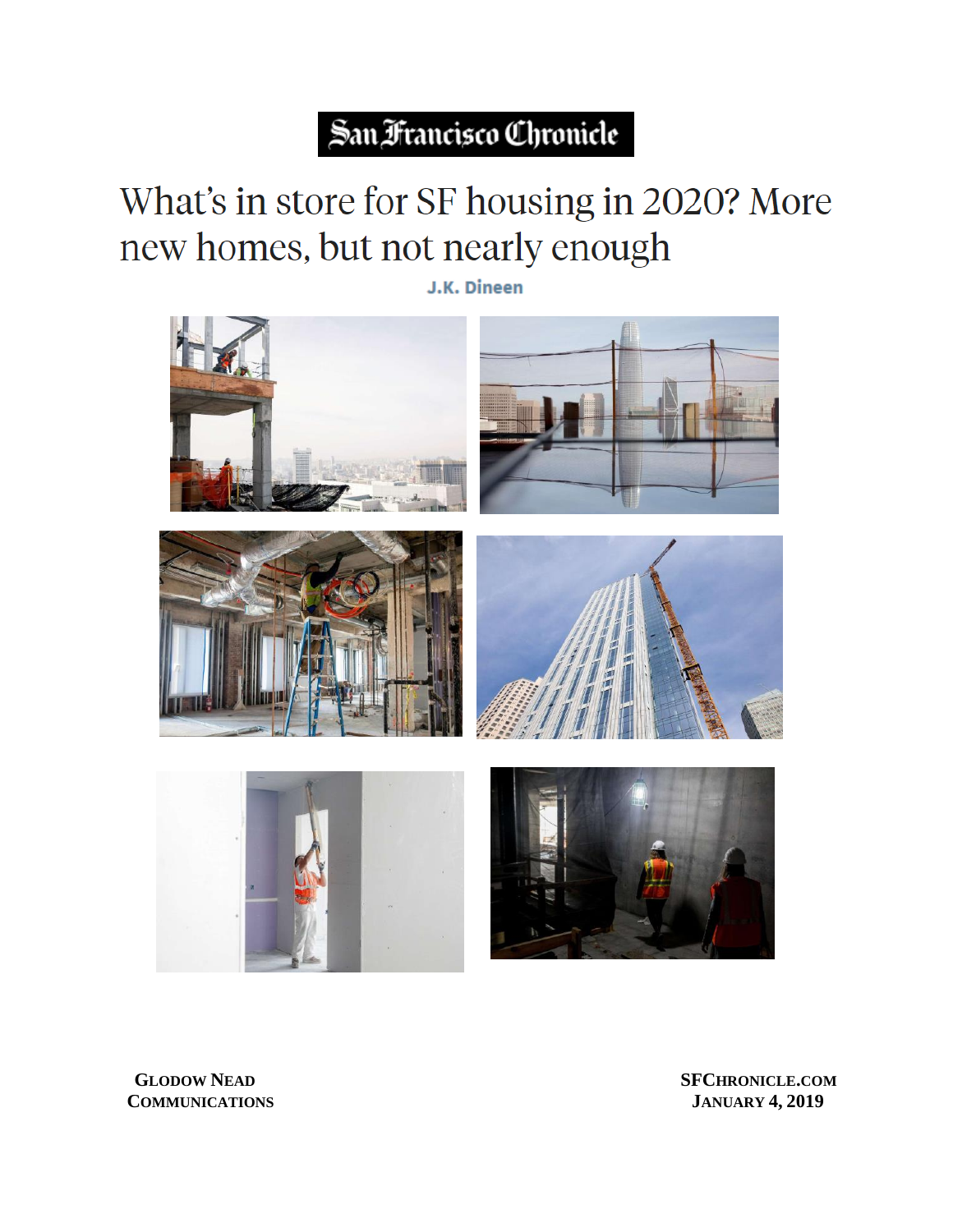

While Westbrook is catering to the ultrarich, just 1.8 miles to the south, Mission Housing and Bridge Housing are building 157 homes for those at the bottom of the economic ladder.

Less than 2 miles separate 706 Mission St. and 1950 Mission St.

But in the lopsided world of San Francisco housing, the two locations, both bustling with construction workers, could not be further apart.

At 706 Mission St., developer Westbrook Partners is closing in on completing its Four Seasons Private Residences, a 43-story condo tower that includes a sprawling penthouse on the market for \$49 million.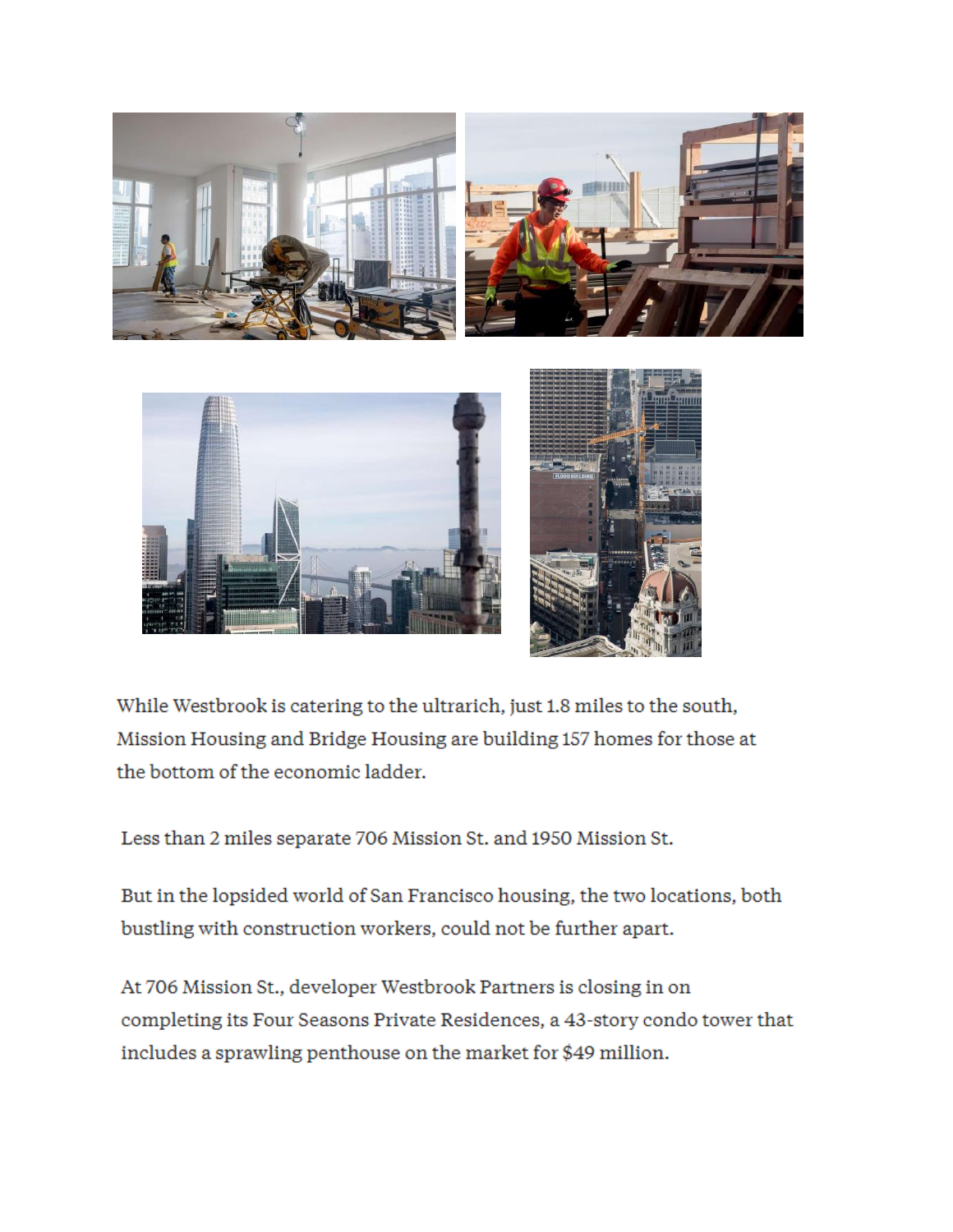\Vhile 'Westbrook is catering to the ultrarich, just 1.8 miles to the south, Mission Housing and Bridge Housing are building 157 homes for those at the bottom of the economic ladder.

The rentals at 1950 Mission will be affordable to families earning between 45% and 60% of area median income, \$49,000 to \$73,000 for a family of four, and 20% of its residents will be formerly homeless families. The project cost \$80 million  $-$  just 39% more than Westbrook is hoping to get for its grand penthouse.

The tale of two Mission Street developments is a good illustration of the breadth of new housing San Francisco will see in 2020. New developments include student housing, senior homes (both market rate and affordable) and subsidized family complexes.

The city's staggering wealth and the high cost of construction have fueled a boom in ultra luxury homes while its progressive voters have approved nearly \$1 billion in bonds for affordable housing over the past few years, jump-starting subsidized development. In 2019, nonprofit builders broke ground on 767 affordable housing units and completed another 680.

The city, still in the grips of an unrelenting housing crisis, is on track to see slightly more than 4,000 new housing units completed in 2020. In terms of production it will be similar to 2019 (4,360 units) and well above 2018 (2,632 units). But it will not reach the production levels seen in 2016 and 2017, which over the two-year period saw close to 10,000 new units built.

While the 2019 production beat 2018 by 60%, "it's nowhere near enough," said Mayor London Breed, who has made streamlining housing production a key priority of her first 18 months in office. Just to keep up with 1% population growth, San Francisco would need to build more than 8,000 units a year, a number that remains a distant goal.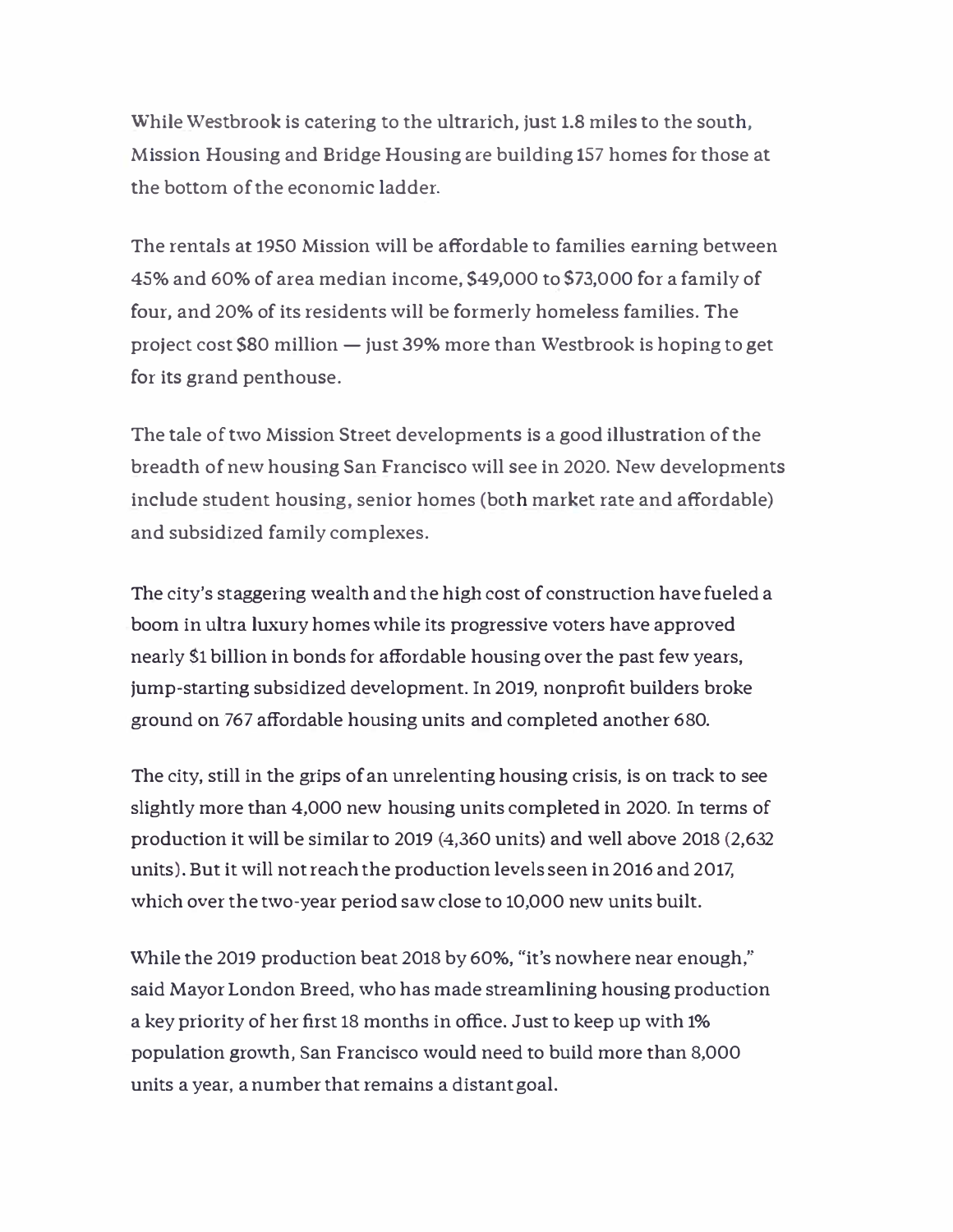"We can't be a city where our Muni drivers, our social workers, our nurses and our teachers can't afford to live where they work every day." she said. "We need to fundamentally change how we approve and permit new housing to ensure that everyone in this city can afford to live here."

While the vast majority of the housing produced in 2016 and 2017 was luxury rental apartments in Mission Bay, South of Market and the Transbay and Rincon Hill areas, the housing set for a 2020 completion is much more diverse, with condos, senior housing, student housing and affordable units for both families and seniors.

New buildings will open in Dogpatch, the Mission, Potrero Hill, Mission Bay, the Marina, the Tenderloin, South of Market, the Sunset District and North of the Panhandle.

A total of 592 units of student housing will be delivered in 2020, with new dorms at San Francisco Conservatory of Music, the California College of the Arts and San Francisco State University.

After a five-year stretch dominated by rental units, San Francisco will see a mini condo boom in 2020, with 1,000 new condos, four times the number delivered in 2019.

"It's pretty spread out, which is positive," said Miles Garber, research director at brokerage Polaris Pacific. "It's going to be a year of more diverse offerings than we have seen in a few years."

The new condos could help drive down prices in older condo buildings, Garber added.

"I don't think the tides \"lill lift all boats," he said. "It's like the microclimates we get in San Francisco  $-$  we are going to have different dynamics in different neighborhoods and different buildings."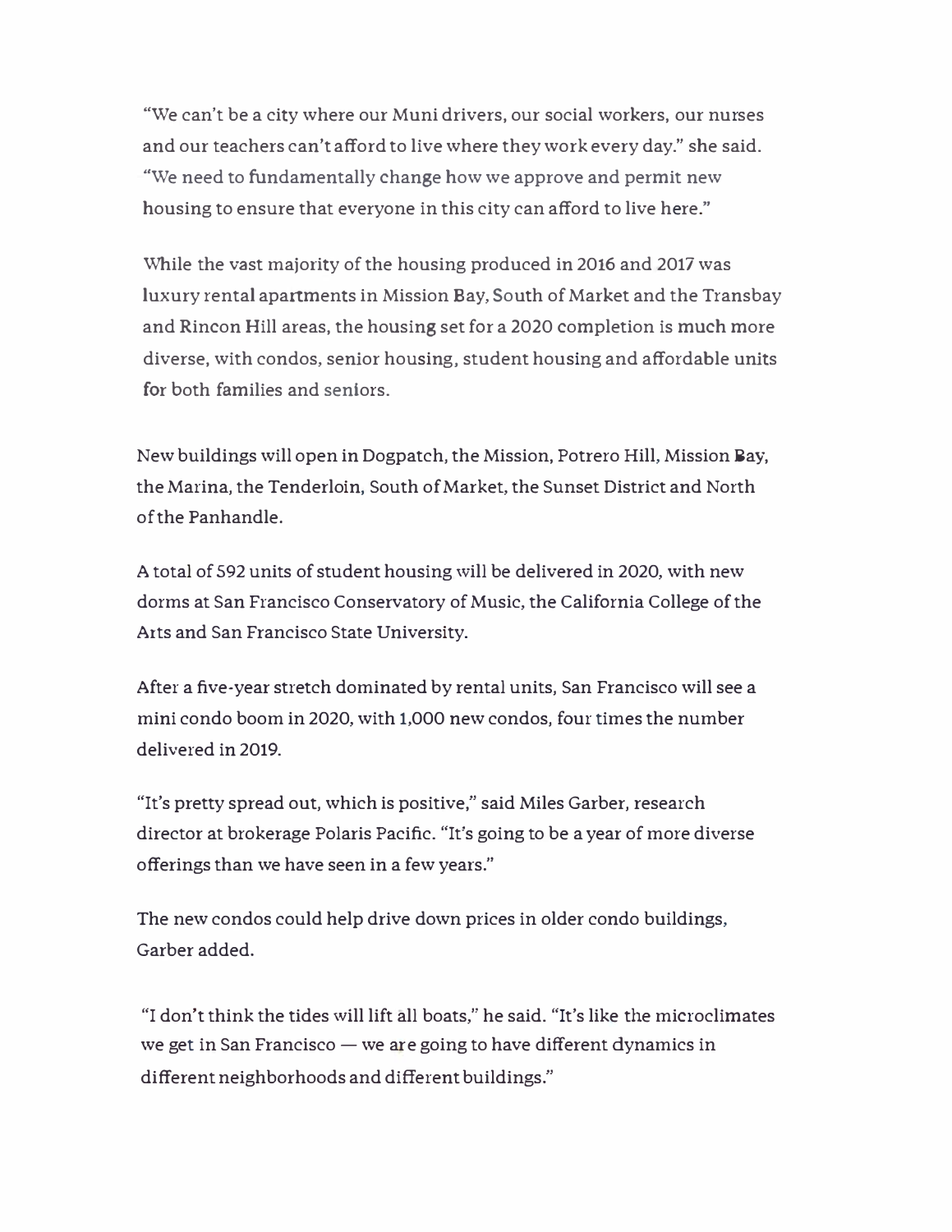The year will bring the first condos in decades to the Marina, the 41-unit Union House at 2465 Van Ness Ave. The developer, Mark MacDonald of DM Development, said that 1,200 people are on the interest list "and we have not started our sales process." One-bedroom units will be priced around \$1.3 million and three-bedrooms around *\$2.S* million.

"The demand has been overwhelming," he said. "There is a huge pent-up demand from buyers who have a preference for the northern neighborhoods where there are so few opportunities, as opposed to buyers who might want to be downtown."

Despite the fact that the wave of 2019 initial public offerings at tech companies - several of which flopped - did not fuel the sort of condo boom that some predicted, the high-end part of the market is alive and well.

At the Four Seasons Residences, opening in June, about 20% of the units have been sold. In addition to the \$49 million condo, there are 11 other penthouses ranging from \$15 million to \$25 million, said Rich Baumert, a partner with the developer.

The units average about *\$2,800* a square foot.

"We have had surprisingly strong interest in the top part of the building," he said. "People have been back for multiple visits."

After several years of double-digit appreciation, San Francisco's for-sale market mellowed in 2019, rising just 3%, said Daryl Fairweather, chief economist for Redfin.

"Bidding wars became a lot less frequent," he said. "It's still the most competitive place in the whole country, but not as much as it was in previous years."